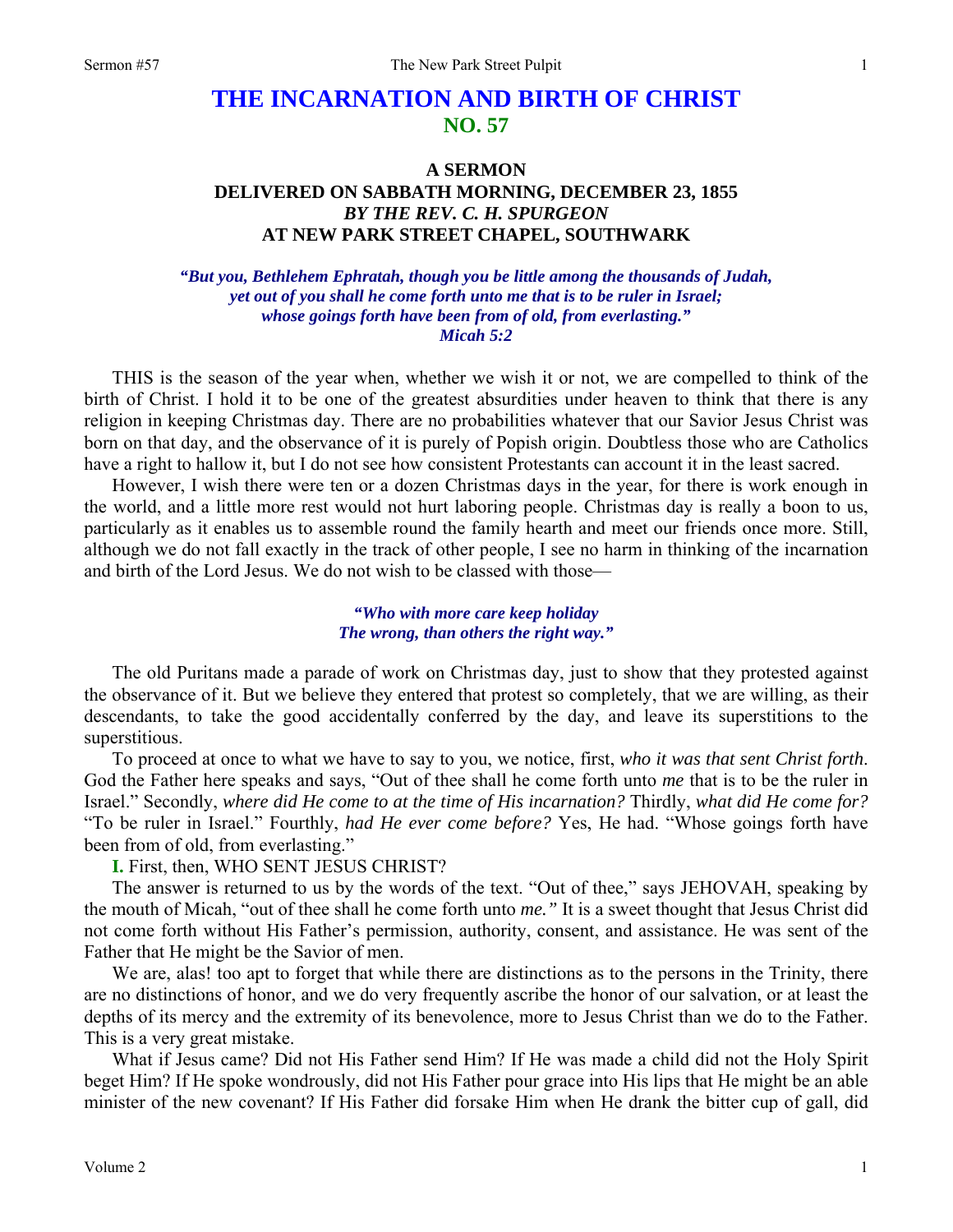He not love Him still? and did He not, by and by, after three days, raise Him from the dead, and at last receive Him up on high, leading captivity captive?

Ah! beloved, he who knows the Father, and the Son, and the Holy Ghost as he should know them, never sets one before another—he is not more thankful to one than the other. He sees them at Bethlehem, at Gethsemane, and on Calvary, all equally engaged in the work of salvation. "He shall come forth unto *me.*"

O Christian, have you put your confidence in the man Christ Jesus? Have you placed your reliance solely on Him? And are you united with Him? Then believe that you are united unto the God of heaven, since to the man Christ Jesus you are brother, and hold closest fellowship, you are linked thereby with God the Eternal, and "the Ancient of Days" is your Father and your friend. "He shall come forth unto *me.*"

Did you never see the depth of love there was in the heart of JEHOVAH, when God the Father equipped His Son for the great enterprise of mercy? There had been a sad day in heaven once before, when Satan fell, and dragged with him a third of the stars of heaven, and when the Son of God launching from His great right hand the Omnipotent thunders, dashed the rebellious crew to the pit of perdition.

But if we could conceive a grief in heaven, that must have been a sadder day, when the Son of the Most High left His Father's bosom, where He had lain from before all worlds. "Go," said the Father, "and your Father's blessing on your head!" Then comes the unrobing. How do angels crowd around to see the Son of God take off His robes!

He laid aside His crown. He said, "My Father, I am Lord over all, blessed forever, but I will lay my crown aside and be as mortal men are." He strips Himself of His bright vest of glory. "Father," He says, "I will wear a robe of clay, just such as men wear." Then He takes off all those jewels wherewith He was glorified. He lays aside His starry mantles and robes of light, to dress Himself in the simple garments of the peasant of Galilee. What a solemn disrobing that must have been!

And next, can you picture the dismissal! The angels attend the Savior through the streets, until they approach the doors, when an angel cries, "Lift up your heads, O ye gates, and be ye lifted up ye everlasting doors, and let the king of glory through!" Oh! methinks the angels must have wept when they lost the company of Jesus—when the Sun of Heaven bereaved them of all its light.

But they went after Him. They descended with Him, and when His spirit entered into flesh, and He became a babe, He was attended by that mighty host of angels, who after they had been with Him to Bethlehem's manger, and seen Him safely laid on His mother's breast, in their journey upwards appeared to the shepherds and told them that He was born king of the Jews. *The Father* sent Him!

Contemplate that subject. Let your soul get hold of it, and in every period of His life think that He suffered what *the Father* willed, that every step of His life was marked with the approval of the great I AM. Let every thought that you have of Jesus be also connected with the eternal, ever-blessed God, for "He," says JEHOVAH, "shall come forth unto *me."* Who sent Him, then? The answer is, His Father.

**II.** Now, secondly, WHERE DID HE COME TO?

A word or two concerning Bethlehem. It seemed meet and right that our Savior should be born in Bethlehem, and that because of Bethlehem's history, Bethlehem's name, and Bethlehem's position little in Judah.

**1.** First, it seemed necessary that Christ should be born in Bethlehem, *because of Bethlehem's history*. Dear to every Israelite was the little village of Bethlehem. Jerusalem might outshine it in splendor, for there stood the temple, the glory of the whole earth, and "beautiful for situation, the joy of the whole earth was Mount Zion," yet around Bethlehem there clustered a number of incidents which always made it a pleasant resting place to every Jewish mind, and even the Christian cannot help loving Bethlehem.

The first mention, I think, that we have of Bethlehem is a sorrowful one. There Rachel died. If you turn to the thirty-fifth chapter of Genesis, you will find it said in the sixteenth verse, "And they journeyed from Beth-el; and there was but a little way to come to Ephrath: and Rachel travailed, and she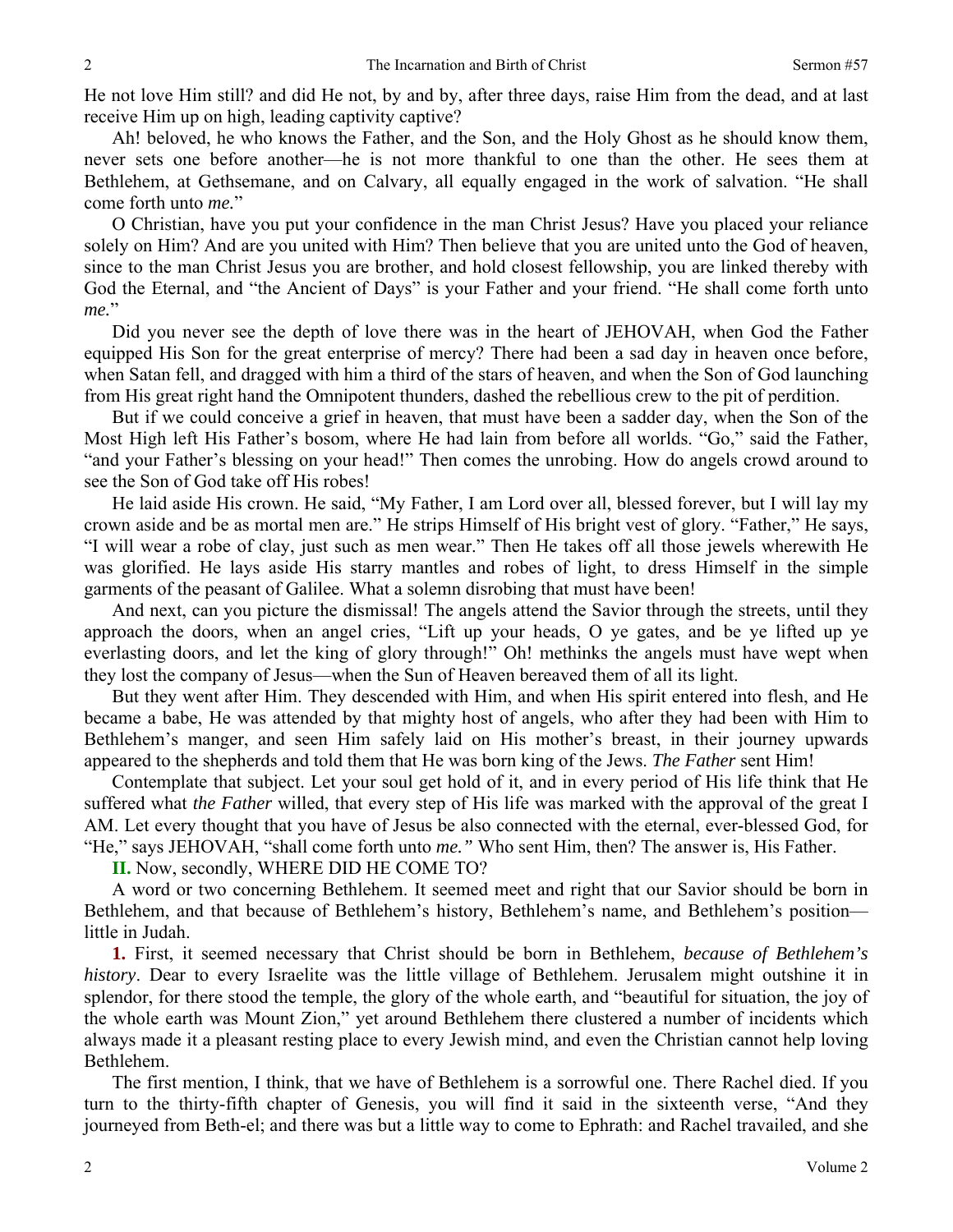had hard labour. And it came to pass, when she was in hard labor, that the midwife said unto her, Fear not; thou shalt have this son also. And it came to pass, as her soul was in departing, (for she died) that she called his name Ben-oni: but his father called him Benjamin. And Rachel died, and was buried in the way to Ephrath, which is Beth-lehem. And Jacob set a pillar upon her grave: that is the pillar of Rachel's grave unto this day."

A singular incident this—almost prophetic. Might not Mary have called her own son Jesus, her Benoni, for He was to be the child of sorrow? Simeon said to her, "Yea, a sword shall pierce through thine own soul also, that the thoughts of many hearts may be revealed." But while she might have called Him Ben-oni, what did God His Father call Him? Benjamin, the son of My right hand. Ben-oni was He as a man, Benjamin as to His Godhead. This little incident seems to be almost a prophecy that Ben-oni— Benjamin, the Lord Jesus, should be born in Bethlehem.

But another woman makes this place celebrated. That woman's name was Naomi. There lived at Bethlehem in after days, when, perhaps, the stone that Jacob's fondness had raised had been covered with moss and its inscription obliterated, another woman named Naomi. She too was a daughter of joy, and yet a daughter of bitterness.

Naomi was a woman whom the Lord had loved and blessed, but she had to go to a strange land, and she said, "Call me not Naomi (pleasant) but let my name be called Mara (bitter) for the Almighty hath dealt very bitterly with me." Yet was she not alone amid all her losses, for there cleaved unto her Ruth the Moabitess, whose Gentile blood should unite with the pure untainted stream of the Jew, and should thus bring forth the Lord our Savior, the great king both of Jews and Gentiles.

That very beautiful book of Ruth had all its scenery laid in Bethlehem. It was at Bethlehem that Ruth went forth to glean in the fields of Boaz. It was there that Boaz looked upon her, and she bowed herself before her lord. It was there her marriage was celebrated, and in the streets of Bethlehem did Boaz and Ruth receive a blessing which made them fruitful, so that Boaz became the father of Obed, and Obed the father of Jesse, and Jesse the father of David.

That last fact gilds Bethlehem with glory—the fact that David was born there—the mighty hero who smote the Philistine giant, who led the discontented of his land away from the tyranny of their monarch, and who afterwards, by a full consent of a willing people, was crowned king of Israel and Judah. Bethlehem was a royal city because the kings were there brought forth.

Little as Bethlehem was, it was much to be esteemed, because it was like certain principalities which we have in Europe, which are celebrated for nothing but for bringing forth the consorts of the royal families of England. It was right, then, from history, that Bethlehem should be the birthplace of Christ.

**2.** But again, *there is something in the name of the place*. "Bethlehem Ephratah." The word *Bethlehem* has a double meaning. It signifies "the house of bread," and "the house of war." Ought not Jesus Christ to be born in "the house of bread"? He is the Bread of His people, on which they feed. As our fathers ate manna in the wilderness, so do we live on Jesus here below.

Famished by the world, we cannot feed on its shadows. Its husks may gratify the swinish taste of worldlings, for they are swine, but we need something more substantial, and in that blessed bread of heaven, made of the bruised body of our Lord Jesus, and baked in the furnace of His agonies, we find a blessed food. No food like Jesus to the desponding soul or to the strongest saint. The very meanest of the family of God goes to Bethlehem for his bread, and the strongest man, who eats strong meat, goes to Bethlehem for it.

House of Bread! whence could come our nourishment but from you? We have tried Sinai, but on her rugged steeps there grow no fruits, and her thorny heights yield no corn whereon we may feed. We have repaired even to Tabor itself, where Christ was transfigured, and yet there we have not been able to eat His flesh and drink His blood. But Bethlehem, you house of bread, rightly were you called, for there the bread of life was first handed down for man to eat.

And it is also called "the house of war," because Christ is to a man "the house of bread," or else "the house of war." While He is food to the righteous He causes war to the wicked, according to His own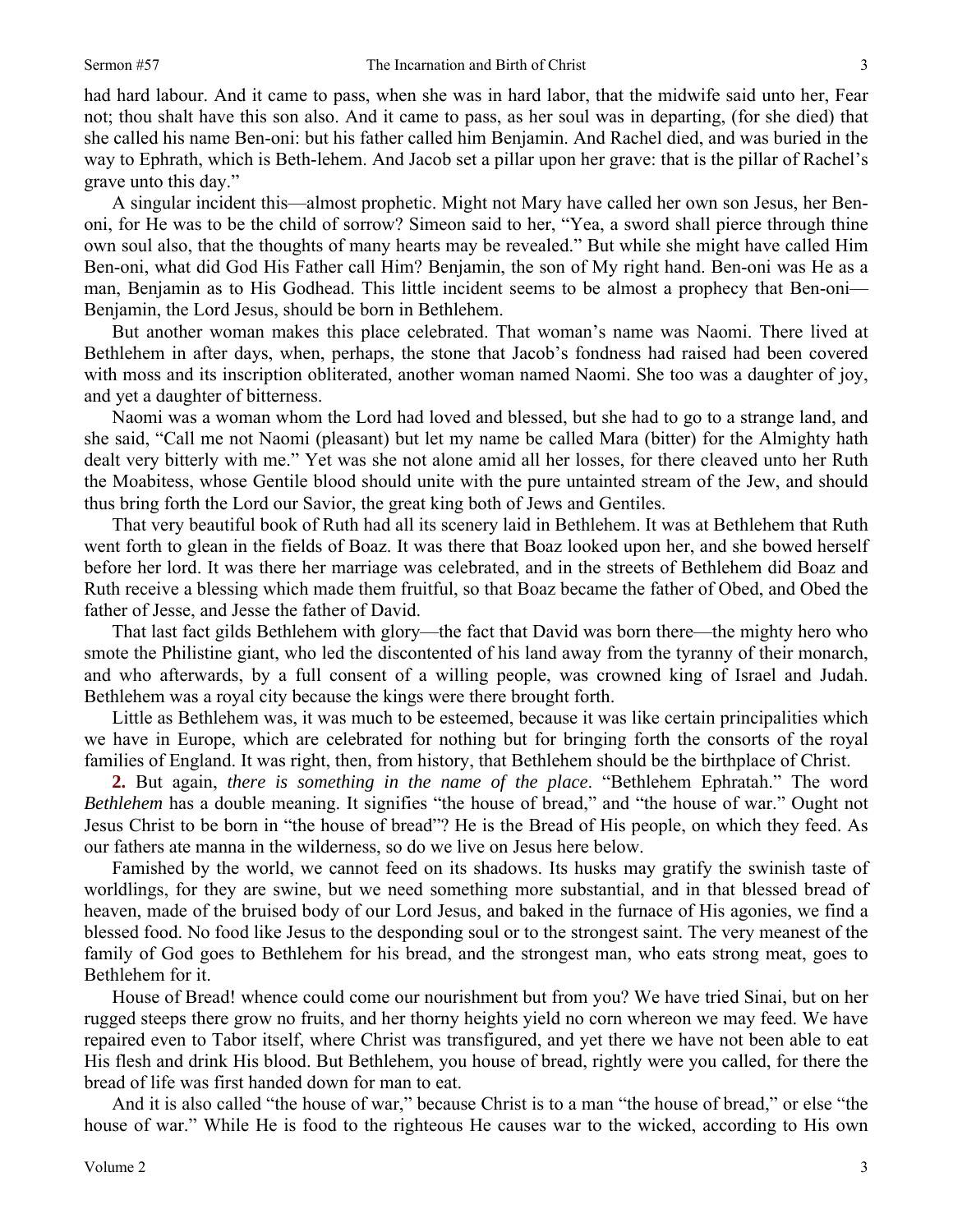word, "Think not that I am come to send peace on the earth; I am not come to send peace, but a sword. For I am come to set a man at variance against his father, and the daughter against her mother, and the daughter-in-law against her mother-in-law. And a man's foes shall be they of his own household."

Sinner! if you do not know Bethlehem as "the house of bread," it shall be to you a "house of war." If from the lips of Jesus you never drink sweet honey—if you are not like the bee, which sips sweet luscious liquor from the Rose of Sharon, then out of the selfsame mouth there shall go forth against you a two-edged sword, and that mouth from which the righteous draw their bread, shall be to you the mouth of destruction and the cause of your ill.

Jesus of Bethlehem, house of bread and house of war, we trust we know You as our bread. Oh! that some who are now at war with You might hear in their hearts, as well as in their ears the song—

### *"Peace on earth, and mercy mild, God and sinners reconciled."*

And now for that word *Ephratah*. That was the old name of the place which the Jews retained and loved. The meaning of it is "fruitfulness," or "abundance." Ah! well was Jesus born in the house of fruitfulness, for whence comes my fruitfulness and your fruitfulness, my brother, but from Bethlehem? Our poor barren hearts ne'er produced one fruit or flower, till they were watered with the Savior's blood.

It is His incarnation which fattens the soil of our hearts. There had been pricking thorns on all the ground, and mortal poisons, before He came, but our fruitfulness comes from Him. "I am like a green fir-tree; from thee is my fruit found." "All my springs are in thee." If we are like trees planted by the rivers of water, bringing forth our fruit in our season, it is not because we were naturally fruitful, but because of the rivers of water by which we were planted.

It is Jesus that makes us fruitful "If a man abide in me," He says, "and my words abide in him, he shall bring forth much fruit." Glorious Bethlehem Ephratah! Rightly named! Fruitful house of bread the house of abundant provision for the people of God!

**3.** We notice, next, *the position of Bethlehem*. It is said to be "little among the thousands of Judah." Why is this? Because Jesus Christ always goes among little ones. He was born in the little one "among the thousands of Judah." Not Bashan's high hill, not on Hebron's royal mount, not in Jerusalem's palaces, but in the humble, yet illustrious, village of Bethlehem.

There is a passage in Zechariah which teaches us a lesson—It is said that the man on the red horse stood among the myrtle trees. Now the myrtle trees grow at the bottom of the hill, and the man on the red horse always rides there. He does not ride on the mountaintop, he rides among the humble in heart. "With this man will I dwell, saith the LORD, with him who is of a humble and contrite spirit, and who trembleth at my word."

There are some little ones here this morning—"little among the thousands of Judah." No one ever heard your name, did they? If you were buried, and had your name on your tombstone, it would never be noticed. Those who pass by would say, "It is nothing to me, I never knew him." You do not know much of yourself, or think much of yourself, you can scarcely read, perhaps. Or if you have some talents and ability, you are despised amongst men, or if you are not despised by them, you despise yourself. You are one of the little ones.

Well, Christ is always born in Bethlehem among the little ones. Big hearts never get Christ inside of them, Christ lies not in great hearts, but in little ones. Mighty and proud spirits never have Jesus Christ, for He comes in at low doors, but He will not come in at high ones. He who has a broken heart, and a low spirit, shall have the Savior, but none else.

He heals not the prince and the king, but "the broken in heart, and he bindeth up their wounds." Sweet thought! He is the Christ of the little ones. "Thou, Bethlehem Ephratah, though thou be little among the thousands of Judah, yet out of thee shall he come forth unto me that is to be ruler in Israel."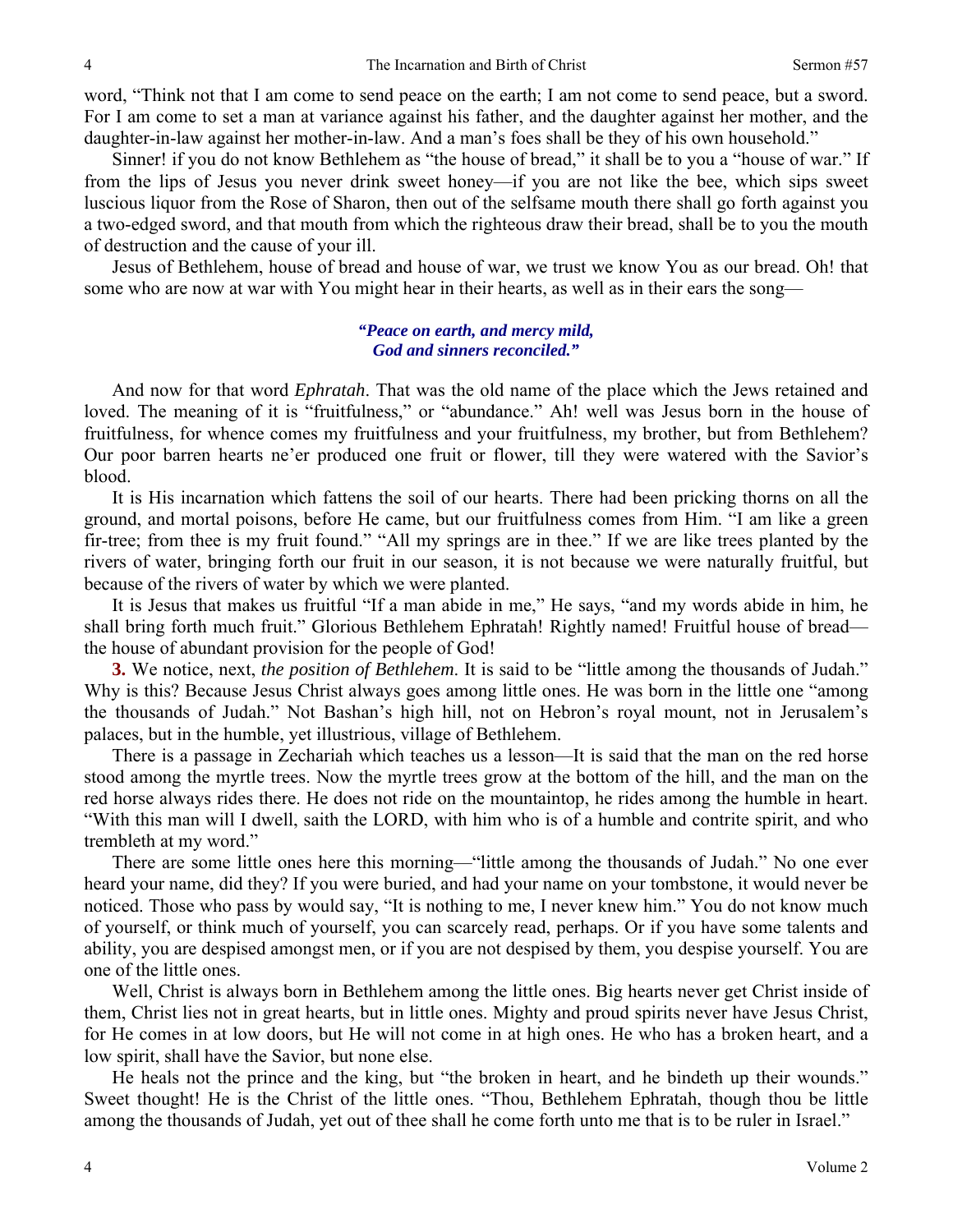We cannot pass away from this without another thought here, which is, *how wonderfully mysterious was that providence which brought Jesus Christ's mother to Bethlehem at the very time when she was to be delivered!"* His parents were residing at Nazareth and what should they want to travel at that time for? Naturally they would have remained at home. It was not at all likely that His mother would have taken a journey to Bethlehem while in so peculiar a condition.

But Caesar Augustus issues a decree that they are to be taxed. Very well, then, let them be taxed at Nazareth. No, it pleases him that they should all go to their city. But why should Caesar Augustus think of it just at that particular time? Simply because, while man devises his way, the king's heart is in the hand of the Lord.

Why, what a thousand chances, as the world has it, met together to bring about this event! First of all, Caesar quarrels with Herod, one of the Herods was deposed, Caesar says, "I shall tax Judea, and make it a province, instead of having it for a separate kingdom." Well, it must be done. But when is it to be done?

This taxing, it is said, was first commenced when Cyreneus was governor. But why is the census to be taken at that particular period—suppose, December? Why not have had it last October? and why could not the people be taxed where they were living? Was not their money just as good there as anywhere else? It was Caesar's whim, but it was God's decree.

Oh! we love the sublime doctrine of eternal absolute predestination. Some have doubted its being consistent with the free agency of man. We know well it is so, and we never saw any difficulty in the subject. We believe metaphysicians have made difficulties, we see none ourselves. It is for us to believe that man does as he pleases, yet notwithstanding he always does as God decrees. If Judas betrays Christ, "thereunto he was appointed," and if Pharaoh hardens his heart, yet, "for this purpose have I raised thee up, to show forth my power in thee." Man does as he wills, but God makes him do as *He* wills, too.

Nay, not only is the will of man under the absolute predestination of JEHOVAH, but all things, great or little, are of Him. Well has the good poet said, "Doubtless the sailing of a cloud has Providence to its pilot; doubtless the root of an oak is gnarled for a special purpose, God compasses all things, mantling the globe like air."

There is nothing great or little that is not from Him. The summer dust moves in its orbit, guided by the same hand which rolls the stars along. The dewdrops have their father, and trickle on the rose leaf as God bids them. Yea, the sear leaves of the forest, when hurled along by the tempest, have their allotted position where they shall fall, nor can they go beyond it.

In the great, and in the little, there is God—God in everything, working all things according to the counsel of His own will, and though man seeks to go against his Maker, yet he cannot. God has bounded the sea with a barrier of sand, and if the sea mount up wave after wave, yet it shall not exceed its allotted channel. Everything is of God, and unto Him who guides the stars and wings sparrows, who rules planets and yet moves atoms, who speaks thunders and yet whispers zephyrs, unto Him be glory, for there is God in everything.

**III.** This brings us to the third point, WAT DID JESUS COME FOR?

He came to be "ruler in Israel." A very singular thing is this, that Jesus Christ was said to have been "born the king of the Jews." Very few have ever been "born king." Men are born princes, but they are seldom born kings. I do not think you can find an instance in history where any infant was born king. He was the Prince of Wales, perhaps, and he had to wait a number of years, till his father died, and then they manufactured him into a king, by putting a crown on his head, and a sacred chrism, and other silly things, but he was not born a king.

I remember no one who was born a king except Jesus, and there is emphatic meaning in that verse that we sing—

> *"Born Thy people to deliver; Born a child, and yet a king."*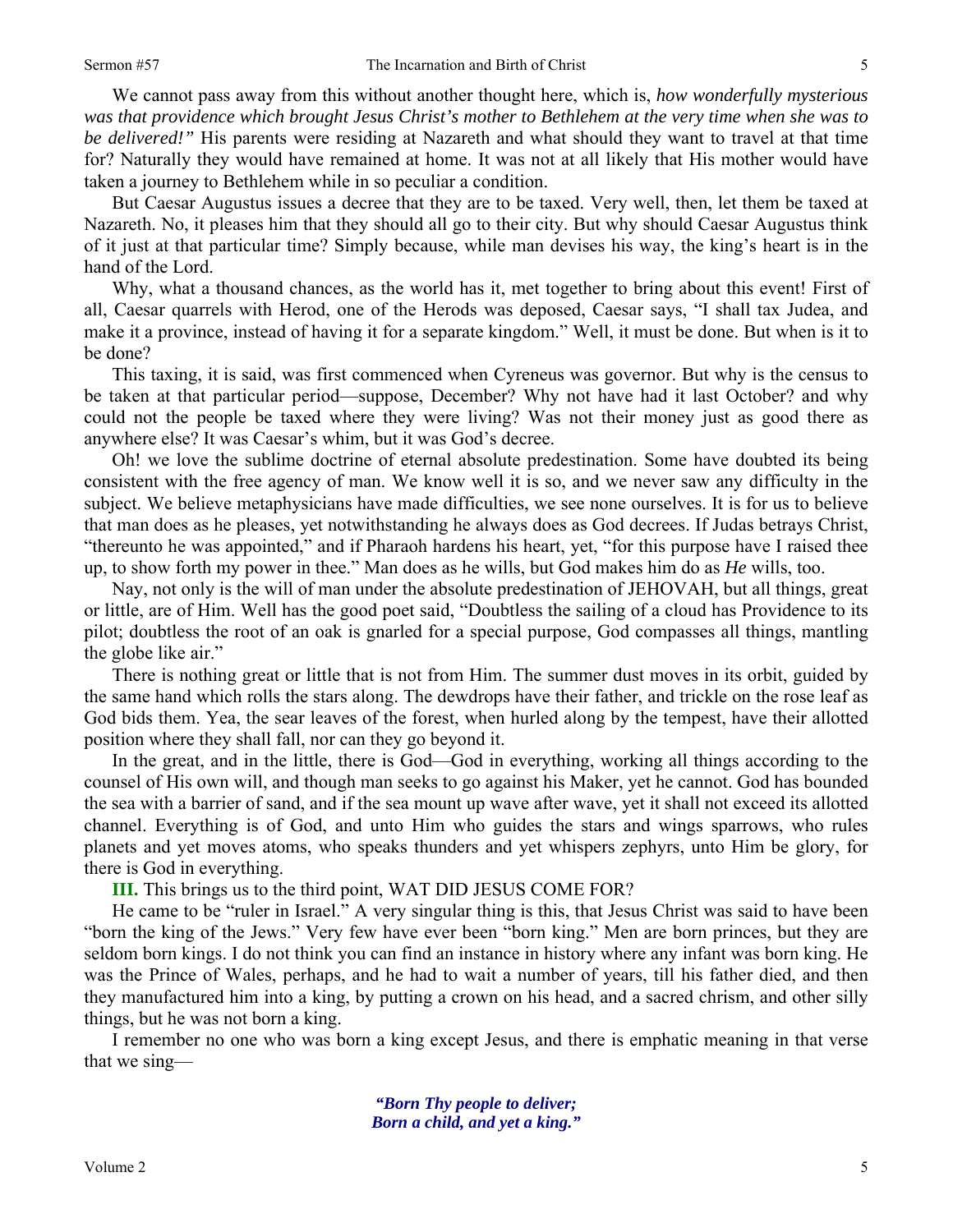The moment that He came on earth He was a king. He did not wait till His majority that He might take His empire; but as soon as His eye greeted the sunshine He was a king—from the moment that His little hands grasped anything, they grasped a sceptre. As soon as His pulse beat, and His blood began to flow, His heart beat royally, and His pulse beat an imperial measure, and His blood flowed in a kingly current.

He was born a king. He came "to be ruler in Israel." "Ah!" says one, "then He came in vain, for little did He exercise His rule, 'He came unto his own, and his own received him not.' He came to Israel and He was not their ruler, but He was 'despised and rejected of men,' cast off by them all, and forsaken by Israel, unto whom He came."

Ay, but "they are not all Israel who are of Israel," neither because they are the seed of Abraham shall they all be called. Ah, no! He is not ruler of Israel after the flesh, but He is the ruler of Israel after the spirit*.* Many such have obeyed Him. Did not the apostles bow before Him and own Him as their King? And now, does not Israel salute Him as their ruler? Do not all the seed of Abraham after the spirit, even all the faithful, for He is "the father of the faithful," acknowledge that unto Christ belong the shields of the mighty, for He is the king of the whole earth?

Does He not rule over Israel? Ay, verily He does, and those who are not ruled over by Christ are not of Israel. He came to be a ruler over Israel. My brother, have you submitted to the sway of Jesus? Is He ruler in your heart or is He not? We may know Israel by this—Christ is come into their hearts, to be ruler over them.

"Oh!" says one, "I do as I please, I was never in bondage to any man." Ah! then you hate the rule of Christ. "Oh!" says another, "I submit myself to my minister, to my clergyman, or to my priest, and I think that what he tells me is enough, for he is my ruler." Do you? Ah! poor slave, you know not your dignity, for nobody is your lawful ruler but the Lord Jesus Christ.

"Ay," says another, "I have professed His religion and I am His follower." But does He rule in your heart? Does He command your will? Does He guide your judgment? Do you ever seek counsel at His hand in your difficulties? Are you desirous to honor Him, and to put crowns upon His head? Is He your ruler? If so, then you are one of Israel, for it is written, "He shall come to be ruler in Israel."

Blessed Lord Jesus! You are ruler in Your people's hearts and You ever shall be. We want no other ruler save Yourself and we will submit to none other. We are free, because we are the servants of Christ. We are at liberty, because He is our ruler, and we know no bondage and no slavery, because Jesus Christ alone is monarch of our hearts. He came "to be ruler in Israel," and mark you, that mission of His is not quite fulfilled yet, and shall not be till the latter-day glories.

In a little while you shall see Christ come again, to be ruler over His people Israel, and ruler over them not only as spiritual Israel, but even as natural Israel, for the Jews shall be restored to their land, and the tribes of Jacob shall yet sing in the halls of their temple. Unto God there shall yet again be offered Hebrew songs of praise, and the heart of the unbelieving Jew shall be melted at the feet of the true Messiah.

In a short time, He who at His birth was hailed king of the Jews by Easterns, and at His death was written king of the Jews by a Western, shall be called king of the Jews everywhere—yes, king of the Jews and Gentiles also—in that universal monarchy whose dominion shall be co-extensive with the habitable globe, and whose duration shall be coeval with time itself. He came to be a ruler in Israel, and a ruler most decidedly He shall be, when He shall reign among His people with His ancients gloriously.

**IV.** And now, the last thing is, DID JESUS CHRIST EVER COME BEFORE?

We answer, yes, for our text says, "Whose goings forth have been of old, from everlasting."

First, *Christ has had His goings forth in His Godhead*, "from everlasting." He has not been a secret and a silent person up to this moment. That new-born child there has worked wonders long ere now. That infant slumbering in His mother's arms is the infant of today, but it is the ancient of eternity. That child who is there has not made its appearance on the stage of this world, His name is not yet written in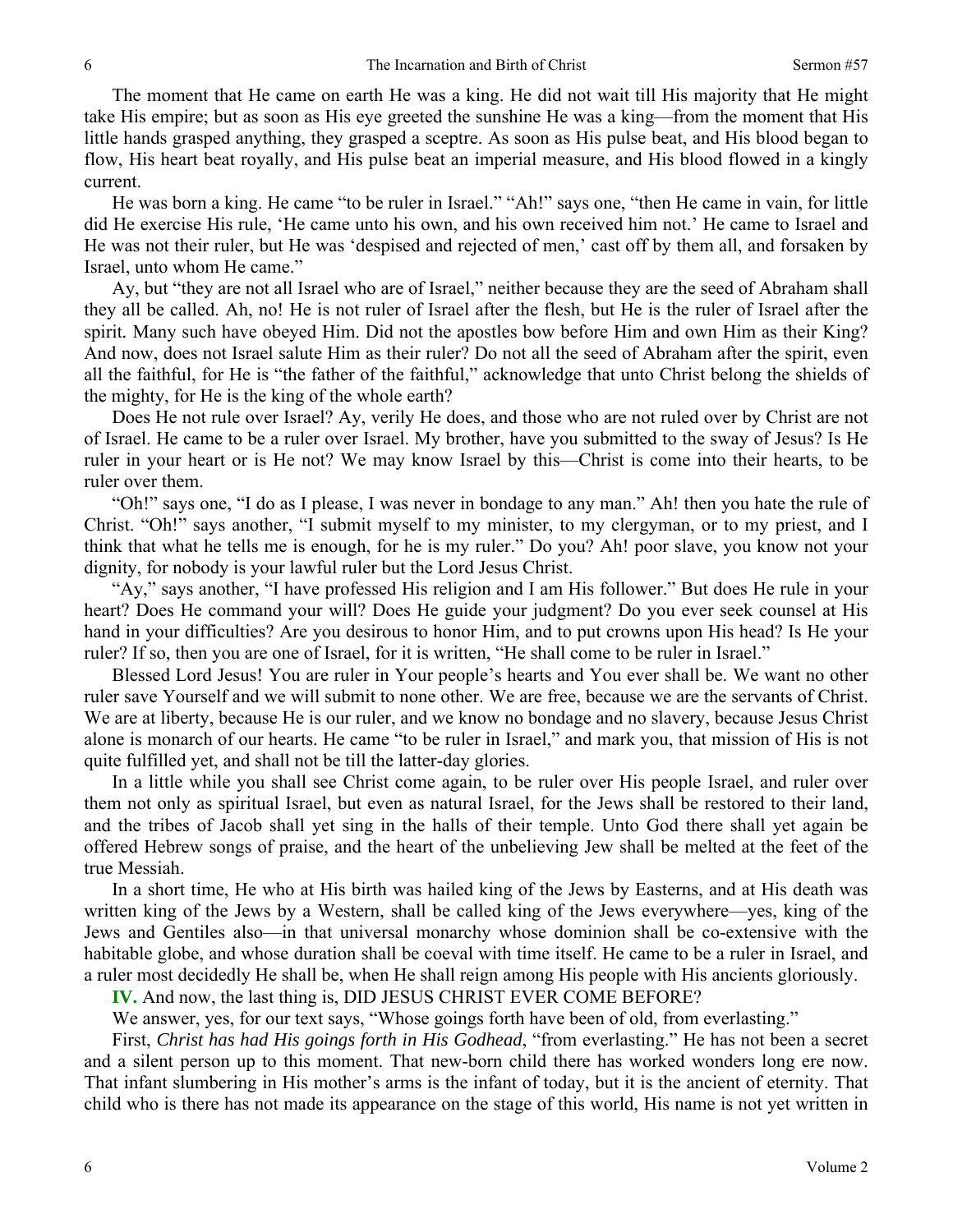the calendar of the circumcised. But still though you know it not, "His goings forth have been of old, from everlasting."

**1.** Of old *He went forth as our covenant head in election*, "according as he hath chosen us in *him*, before the foundation of the world."

## *"Christ be My first elect, He said, Then chose our souls in Christ our Head."*

**2.** He had goings forth for His people, *as their representative before the throne, even before they were begotten in the world.* It was from everlasting that His mighty fingers grasped the pen, the stylus of ages, and wrote His own name, the name of the eternal Son of God. It was from everlasting that He signed the compact with His Father that He would pay blood for blood, wound for wound, suffering for suffering, agony for agony, and death for death, in the behalf of His people.

It was from everlasting that He gave Himself up, without a murmuring word, that from the crown of His head to the sole of His foot He might sweat blood, that He might be spit upon, pierced, mocked, rent asunder, suffer the pain of death, and the agonies of the cross. His goings forth as our Surety were from everlasting.

Pause, my soul, and wonder! You had goings forth in the person of Jesus from everlasting. Not only when you were born into the world did Christ love you, but His delights were with the sons of men before there were any sons of men. Often did He think of them, from everlasting to everlasting He had set His affection upon them.

What! believer, has He been so long about your salvation, and will He not accomplish it? Has He from everlasting been going forth to save me and will He lose me now? What! has He had me in His hand, as His precious jewel, and will He now let me slip between His precious fingers? Did He choose me before the mountains were brought forth, or the channels of the deep scooped out, and will He lose me now? Impossible!

> *"My name from the palms of His hands Eternity cannot erase; Impress'd on His heart it remains, In marks of indelible grace."*

I am sure He would not love me so long and then leave off loving me. If He intended to be tired of me, He would have been tired of me long before now. If He had not loved me with a love as deep as hell and as unutterable as the grave, if He had not given His whole heart to me, I am sure He would have turned from me long ago.

He knew what I would be, and He has had long time enough to consider of it, but I am His choice, and there is an end of it. And unworthy as I am, it is not mine to grumble if He is but contented with me. But He is contented with me—He must be contented with me—for He has known me long enough to know my faults. He knew me before I knew myself, yea, He knew me before I was myself.

Long before my members were fashioned they were written in His book, "when as yet there were none of them," His eyes of affection were set on them. He knew how badly I would act towards Him and yet He has continued to love me—

> *"His love in times past forbids me to think, He'll leave me at last in trouble to sink."*

No, since "His goings forth were of old from everlasting," they will be "to everlasting."

Secondly, we believe that Christ *has come forth of old, even to men, so that men have beheld Him*. I will not stop to tell you that it was Jesus who walked in the garden of Eden in the cool of the day, for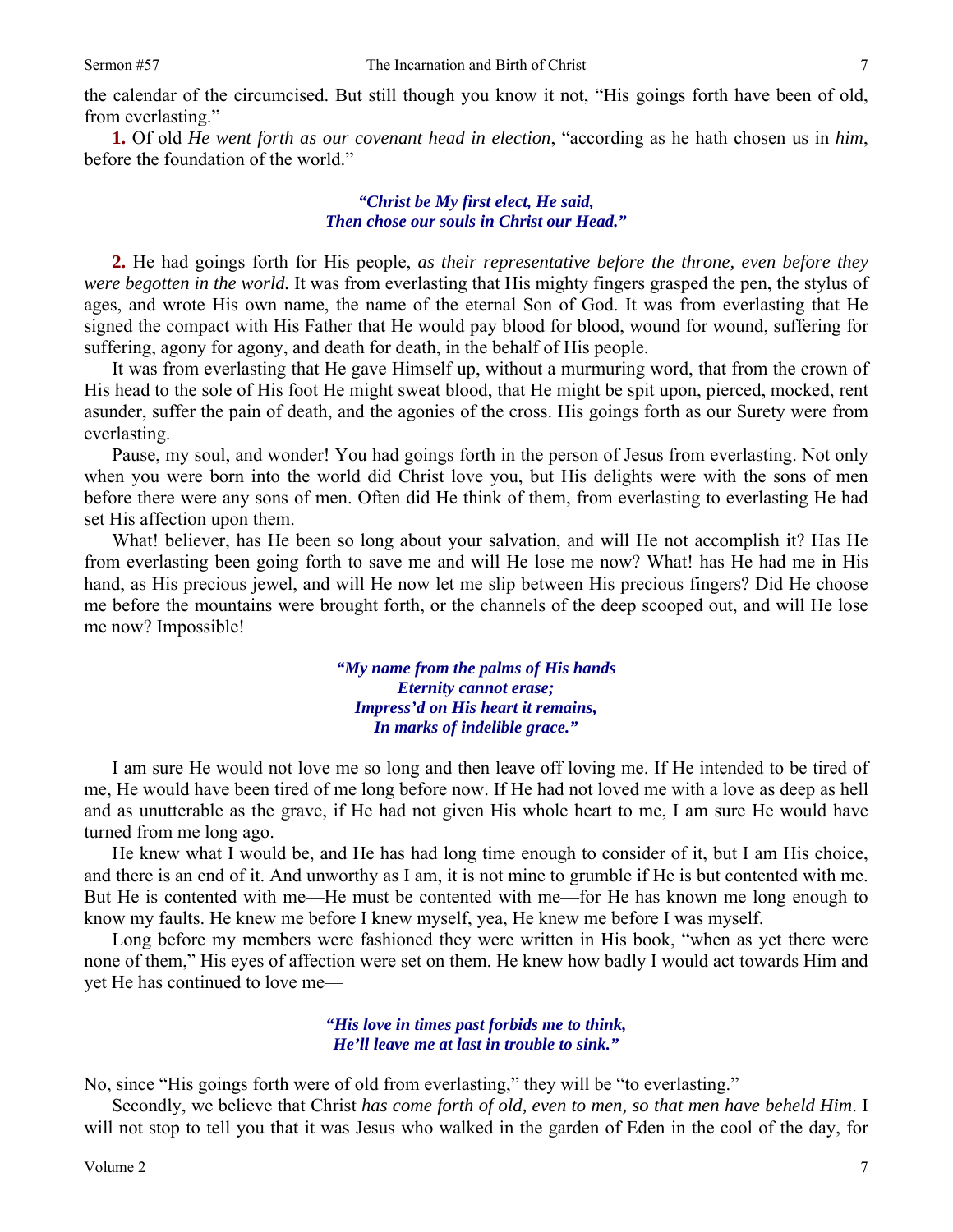His delights were with the sons of men. Nor will I detain you by pointing out all the various ways in which Christ came forth to His people in the form of the angel of the covenant, the Paschal Lamb, the brazen serpent, the burning bush, and ten thousand types with which the sacred history is so replete. But I will rather point you to four occasions when Jesus Christ our Lord has appeared on earth as a man, before His great incarnation for our salvation.

And first, I beg to refer you to the eighteenth chapter of Genesis, where Jesus Christ appeared to *Abraham*, of whom we read, "The Lord appeared unto him in the plains of Mamre: and he sat in the tent door in the heat of the day; and he lift up his eyes and looked, and lo, three men stood by him: and when he saw them, he ran to meet them from the tent door, and bowed himself toward the ground."

But whom did he bow to? He said, "My LORD," only to one of them. There was one man between the other two, the most conspicuous for His glory, for He was the God-man Christ. The other two were created angels, who for a time had assumed the appearance of men. But this was the man Christ Jesus. "And said, My LORD, if now I have found favour in thy sight, pass not away, I pray thee, from thy servant: Let a little water, I pray you, be fetched, and wash your feet, and rest yourselves under the tree."

You will notice that this majestic man, this glorious person, stayed behind to talk with Abraham. In the twenty-second verse it is said, "And the men turned their faces from thence and went towards Sodom," that is, two of them, as you will see in the next sentence, "but Abraham stood yet before the LORD."

You will notice that this man, the Lord, held sweet fellowship with Abraham and allowed Abraham to plead for the city He was about to destroy. He was in the positive form of man, so that when He walked the streets of Judea it was not the first time that He was a man, He was so before, in "the plain of Mamre, in the heat of the day."

There is another instance—His appearing to *Jacob*, which you have recorded in the thirty-second chapter of Genesis and the twenty-fourth verse. All his family were gone, "And Jacob was left alone, and there wrestled a man with him until the breaking of the day. And when he saw that he prevailed not against him, he touched the hollow of his thigh; and the hollow of Jacob's thigh was out of joint, as he wrestled with him. And he said, Let me go, for the day breaketh. And he said, I will not let thee go, except thou bless me. And he said unto him, What is thy name? And he said, Jacob. And He said, Thy name shall be called no more Jacob, but Israel: for as a prince hast thou power with God."

This was a man, and yet God. "For as a prince hast thou power with God and with men, and hast prevailed." And Jacob knew that this man was God, for he says in the thirtieth verse, "for I have seen God face to face, and my life is preserved."

Another instance you will find in the Book of *Joshua*. When Joshua had crossed the narrow stream of Jordan, and had entered the promised land, and was about to drive out the Canaanites, lo! this mighty man-God appeared to Joshua. In the fifth chapter, at the thirteenth verse, we read, "And it came to pass, when Joshua was by Jericho, that he lifted up his eyes and looked, and, behold, there stood a man over against him with his sword drawn in his hand: and Joshua went unto him, and [like a brave warrior, as he was], said unto him, Art thou for us, or for our adversaries? And he said, Nay; but as captain of the host of the LORD am I now come."

And Joshua saw at once that there was divinity in Him, for Joshua fell on his face to the earth and did worship, and said to Him, "What saith *my LORD* unto his servant?" Now, if this had been a created angel he would have reproved Joshua, and said, "I am one of your fellow servants." But no, "the captain of the LORD'S host said unto Joshua, Loose thy shoe from thy foot; for the place whereon thou standest is holy. And Joshua did so."

Another remarkable instance is that recorded in the third chapter of the book of Daniel, where we read the account of Shadrach, Meshach, and Abednego being cast into the fiery furnace, which was so fierce that it destroyed the men who threw them in. Suddenly the king said to his counselors, "Did not we cast three men bound into the midst of the fire? They answered and said unto the king, True, O king.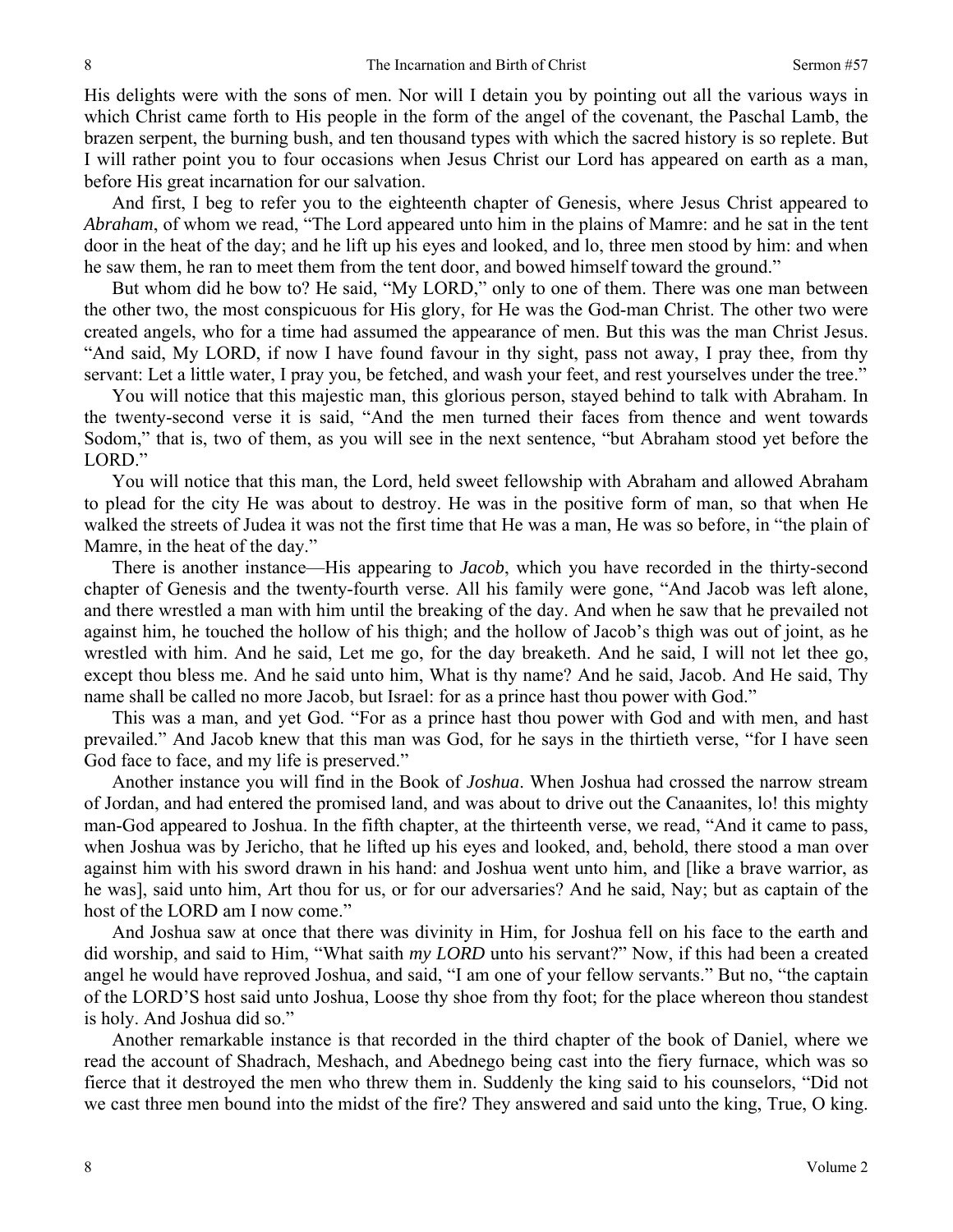He answered and said, Lo, I see four men loose, walking in the midst of the fire, and they have no hurt; and the form of the fourth is like the Son of God."

How should Nebuchadnezzar know that? Only that there was something so noble and majestic in the way in which that wondrous Man bore Himself, and some awful influence about *Him*, who so marvelously broke the consuming teeth of that biting and devouring flame, so that it could not so much as singe the children of God.

Nebuchadnezzar recognized His humanity. He did not say, "I see three men and an angel," but he said, "I see four positive men, and the form of the fourth is like the Son of God." You see, then, what is meant by His goings forth being "from everlasting."

Observe for a moment here, that each of these four great occurrences happened to the saints *when they there engaged in very eminent duty, or when they were about to be engaged in it.* Jesus Christ does not appear to His saints every day. He did not come to see Jacob till he was in affliction. He did not visit Joshua before he was about to be engaged in a righteous war. It is only in extraordinary seasons that Christ thus manifests Himself to His people.

When Abraham *interceded* for Sodom, Jesus was with him, for one of the highest and noblest employments of a Christian is that of intercession, and it is when he is so engaged that he will be likely to obtain a sight of Christ. Jacob was engaged in *wrestling*, and that is a part of a Christian's duty to which some of you never did attain, consequently, you do not have many visits from Jesus.

It was when Joshua was *exercising bravery* that the Lord met him. So with Shadrach, Meshach, and Abednego—they were in the high places of *persecution,* on account of their adherence to duty, when He came to them and said, "I will be with you, passing through the fire."

There are certain peculiar places we must enter to meet with the Lord. We must be in great trouble, like Jacob. We must be in great labor, like Joshua. We must have great intercessory faith, like Abraham. We must be firm in the performance of duty, like Shadrach, Meshach and Abednego, or else we shall not know Him, "whose goings forth have been of old, from everlasting." Or if we know Him, we shall not be able to "comprehend with all the saints what is the height, and depth, and length, and breadth of the love of Christ, which passeth knowledge."

Sweet Lord Jesus! You whose goings forth were of old, even from everlasting, You have not left Your goings forth yet. Oh! that You would go forth this day, to cheer the faint, to help the weary, to bind up our wounds, to comfort our distresses! Go forth, we beseech You, to conquer sinners, to subdue hard hearts—to break the iron gates of sinners' lusts, and cut the iron bars of their sins in pieces!

O Jesus! go forth, and when You go forth, come You to me! Am I a hardened sinner? Come You to me, I want You.

> *"Oh! let Your grace my heart subdue; I would be led in triumph too; A willing captive to my Lord, To sing the honors of Thy word."*

Poor sinner! Christ has not left going forth yet. And when He goes forth, recollect, He goes to Bethlehem. Have you a Bethlehem in your heart? Are you little? He will go forth to you yet. Go home and seek Him by earnest prayer. If you have been made to weep on account of sin, and think yourself too little to be noticed, go home, little one!

Jesus comes to little ones, His goings forth were of old and He is going forth now. He will come to your poor old house, He will come to your poor wretched heart. He will come, though you are in poverty, and clothed in rags, though you are destitute, tormented, and afflicted. He will come, for His goings forth have been of old from everlasting.

Trust Him, trust Him, trust Him, and He will go forth to abide in your heart forever.